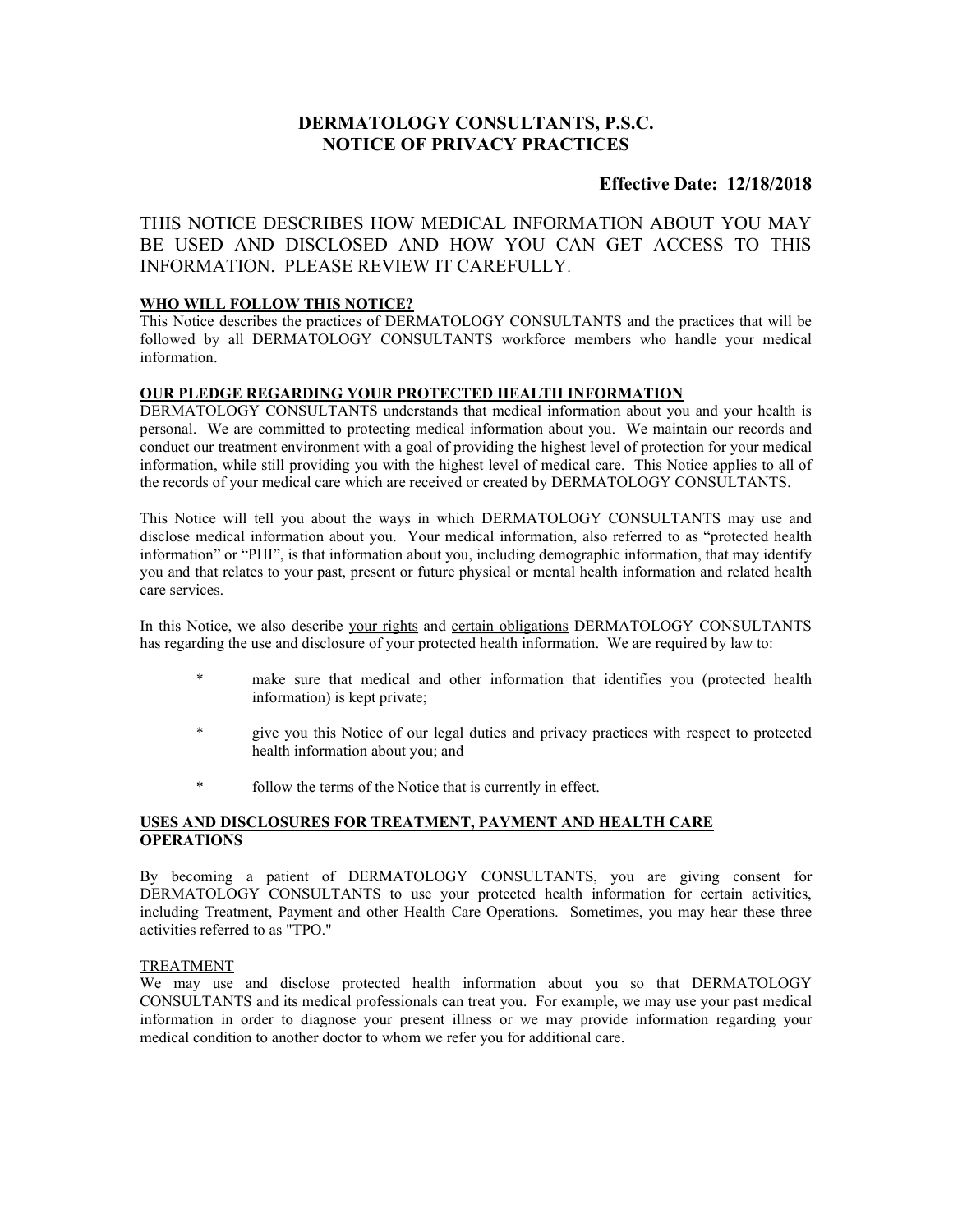### PAYMENT

We may also use and disclose protected health information about you so that we may be paid for the medical treatment we provide you. For example, we will submit protected health information about you to your insurance company in order to receive payment for services we have provided to you.

### HEALTH CARE OPERATIONS

We may also use and disclose protected health information about you for DERMATOLOGY CONSULTANTS's health care operations, in other words, those other tasks that we need to perform to make sure that you are provided the highest quality of medical care. For example, we may use your protected health information to evaluate how we can better meet your needs or we may provide protected health information about you to an auditor who reviews our books so that we can keep our license to provide medical services in Kentucky.

### OTHER USES AND DISCLOSURES OF YOUR PROTECTED HEALTH INFORMATION

### YOUR AUTHORIZATION

We will not use or disclose your PHI for any purpose other than treatment, payment and health care operations unless you have signed a form authorizing the use or disclosure with, the exceptions of the situations outlined in this notice. If you authorize us to use or disclose protected health information about you, you may revoke that permission, in writing, at any time, and we will no longer use or disclose protected health information about you for the reasons covered by your authorization. You understand that we are unable to take back any uses or disclosures we have already made with your permission, and that we are required to retain our records of the medical treatment or other services that we have provided to you.

The following uses of your protected health information may be made without any additional authorization from you, unless otherwise noted. (Not every use or disclosure is listed, but be assured that all uses and disclosures made by DERMATOLOGY CONSULTANTS are only those which are permitted under the law):

### BUSINESS ASSOCIATES

Certain aspects and components of our services are performed through contracts with outside persons or organizations, such as auditing, billing, legal services, etc. At times, it may be necessary for us to provide your PHI to one or more of these outside persons or organizations who assist us with our health care operations. In all cases, those business associates are required to appropriately safeguard the privacy of your information.

### MARKETING

We must receive your authorization for any use or disclosure of PHI for marketing, except if the communication is in the form of a face-to-face communication made to you personally; or a promotional gift of nominal value provided by DERMATOLOGY CONSULTANTS. It is not considered marketing to send you information related to your individual treatment, case management, care coordination or to direct or recommend alternative treatment, therapies, health care providers or settings of care. These may be sent without written permission. If the marketing is to result in financial remuneration to DERMATOLOGY CONSULTANTS by a third party, we will state this on the authorization.

### FUNDRAISING

We may contact you to donate to a fundraising effort for or on our behalf. You have the right to "opt-out" of receiving fundraising materials/communications and may do so by calling 859-278-9492 and informing us of your wish not to receive such materials. DERMATOLOGY CONSULTANTS will not condition treatment or payment on your choice with respect to the receipt of fundraising communications.

### APPOINTMENT REMINDERS

We may use and disclose your medical information to contact you as a reminder that you have an appointment at the office. If you request that such communications be made confidentially, please contact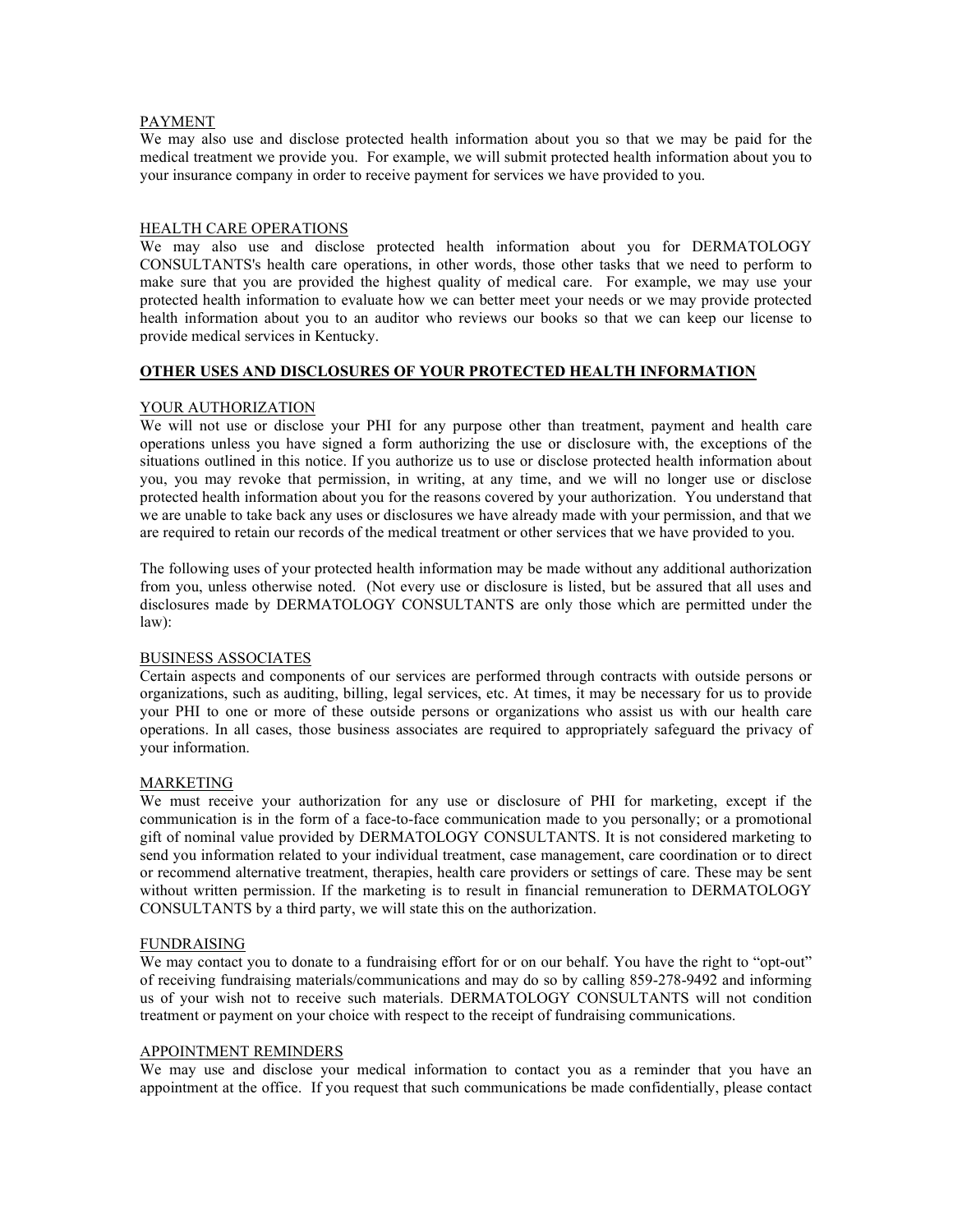our office in writing at 2424 Harrodsburg Road Suite 200 Lexington, KY 40503. We will accommodate all reasonable requests.

## OTHERS INVOLVED IN YOUR HEALTH CARE

We may disclose to a member of your family, a relative, a close friend, or any other person you identify, your protected health information that directly relates to that person's involvement in your medical care. If you are unable to agree or object to this disclosure, we may disclose such information as necessary if we determine that it is in your best interests based on our professional judgment. We may also use or disclose protected health information to notify or assist in notifying a family member, personal representative or any other person that is responsible for your care of your location, general condition, or death. Finally, we may use or disclose your protected health information to an authorized public or private entity to assist in disaster relief efforts and to coordinate uses and disclosures to family or other individuals involved in your health care.

### EMERGENCY SITUATIONS

We may use or disclose your protected health information in an emergency treatment situation. If this happens, your physician will attempt to obtain your acknowledgment of this Notice as soon as reasonably practicable after the delivery of treatment.

### HEALTH-RELATED BENEFITS OR SERVICES

From time to time, DERMATOLOGY CONSULTANTS may use and disclose protected health information to tell you about certain health-related benefits or services that may be of interest to you.

### REQUIRED BY LAW

We will use or disclose protected health information about you when required to do so by federal, state, or local law. The use or disclosure will be made in compliance with the law and will be limited to the relevant requirements of the law. You will be notified, if the law requires us to do so, of any such uses or disclosures. We must make disclosures to you and when required by the Secretary of the Department of Health and Human Services to investigate or determine our compliance with the law.

### PUBLIC HEALTH ACTIVITIES

We may disclose your protected health information for public health activities and disclosure for such purposes will be to a public health authority that is permitted by law to collect or receive the information. The disclosure will be made for purposes such as controlling disease, injury or disability. Disclosures to public health authorities may include disclosure to a foreign authority that is working with the public health authority.

#### COMMUNICABLE DISEASES

We may disclose your protected health information, if authorized by law, to a person who may have been exposed to a communicable disease or may otherwise be at risk of contracting or spreading the disease or condition.

### HEALTH OVERSIGHT ACTIVITIES

We may disclose protected health information to a health oversight agency for activities authorized by law. These activities include, for example, audits, investigations, and inspections. These activities are necessary for the government to monitor the health care system, the delivery of health care, government benefit programs, other government regulatory programs and civil rights laws.

## ABUSE OR NEGLECT

We may disclose your protected health information to a public health authority authorized by law to receive reports of child abuse or neglect. In addition, we may disclose your protected health information if we believe that you have been a victim of abuse, neglect or domestic violence to a governmental entity or agency authorized to receive such information. In such cases, the disclosure will only be made in accordance with Kentucky law.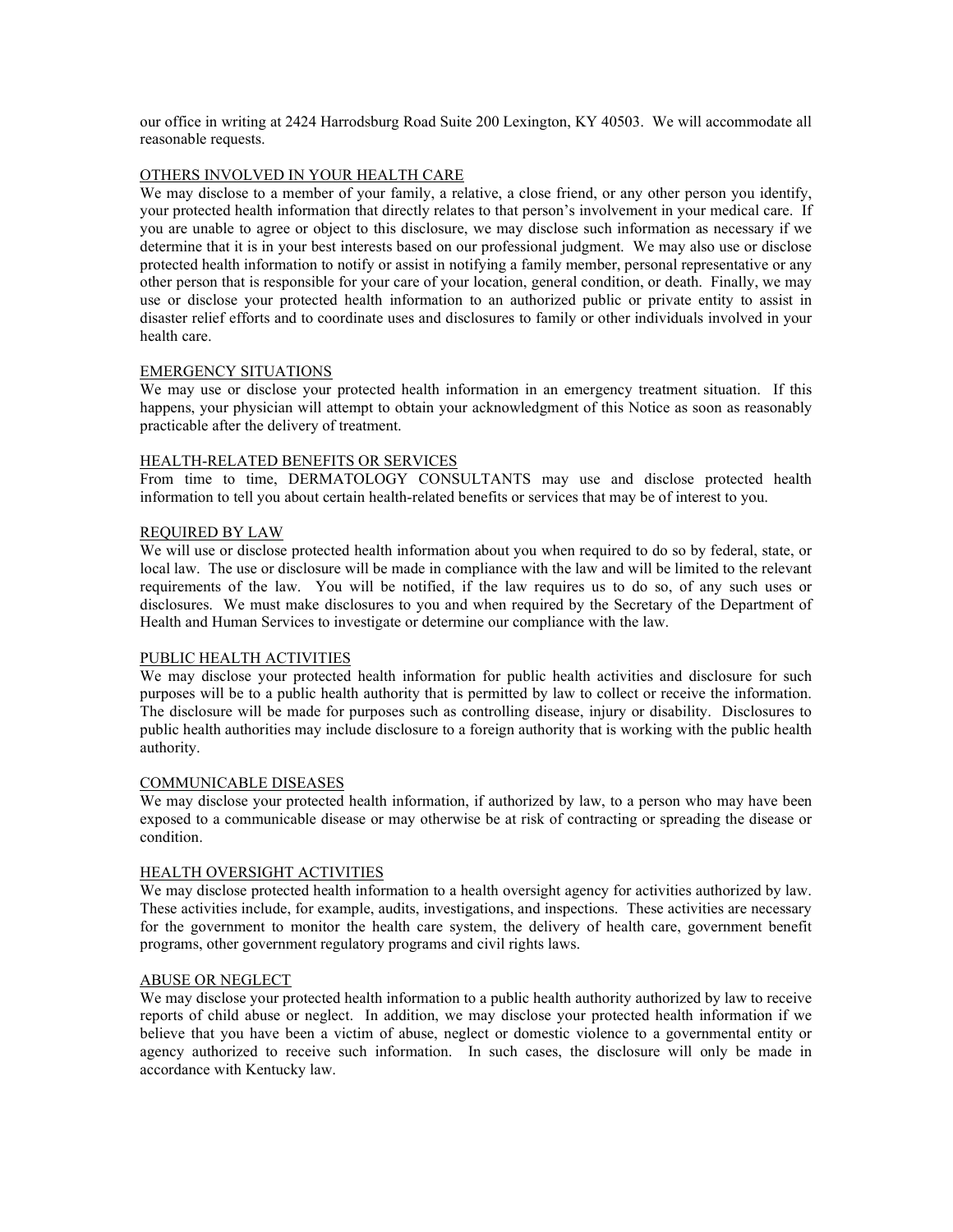### FOOD AND DRUG ADMINISTRATION

We may disclose your protected health information to a person or company required by the Food and Drug Administration (FDA) to report adverse events, product defects or other problems, biologic product deviations, track products; to enable product recalls; to make repairs or replacements; or to conduct postmarket surveillance, as required.

### LAWSUITS AND DISPUTES

If you are involved in a lawsuit or a dispute, we may disclose protected health information about you in response to a court order or administrative order. We may also disclose protected health information about you in response to a subpoena, discovery request, or other lawful process by someone else involved in the dispute, but only if efforts have been made to tell you about the request or to obtain an order protecting the information requested.

### LAW ENFORCEMENT

We may release protected health information if asked to do so by a law enforcement official, in response to a court order, subpoena, warrant, summons, or similar process. Other related disclosures may include disclosures relating to individuals who are Armed Forces personnel, to national security and intelligence agencies, as well as disclosures to authorized federal officials for the protection of the President of the United States or other authorized persons or foreign heads of state.

### CORONERS, FUNERAL DIRECTORS, AND ORGAN DONATION

We may disclose protected health information about you to a coroner or medical examiner for identification purposes, determining cause of death or for the coroner or medical examiner to perform other duties required by law. We may also disclose protected health information about you to a funeral director in order to permit the funeral director to carry out legal duties, and may do so if death is reasonably anticipated. Your protected health information may also be disclosed for certain organ donations to which you may have agreed.

#### RESEARCH

We may disclose your protected health information to researchers when their research has been approved and protocols have been established to ensure the privacy of your information. We may also disclose a limited set of your information, as allowed under the law, for research purposes.

#### CRIMINAL ACTIVITY

We may disclose your protected health information, consistent with federal and Kentucky laws, if we believe that the use or disclosure is necessary to prevent or lessen a serious or imminent threat to the health or safety of a person or the public, or if it is necessary for law enforcement authorities to identify or apprehend an individual.

#### WORKERS' COMPENSATION

We may release protected health information about you for workers' compensation or similar programs. These programs provide benefits for work-related injuries or illness.

#### EMPLOYER

We may release your PHI to your employer when we have provided health care to you at the request of your employer; in most cases you will receive notice that information is disclosed to your employer.

#### SALE OF PHI

We must receive your authorization for any disclosure of your PHI which is a sale of PHI. Such authorization will state that the disclosure will result in remuneration to DERMATOLOGY CONSULTANTS.

### CONFIDENTIALITY OF ALCOHOL AND DRUG ABUSE RECORDS

Federal law and regulations protect the confidentiality of alcohol and drug program records. To the extent PHI in our possession contains information on your alcohol or drug use, it may not be disclosed without 1) your written authorization; 2) a court order; or 3) unless the disclosure is made to medical personnel in a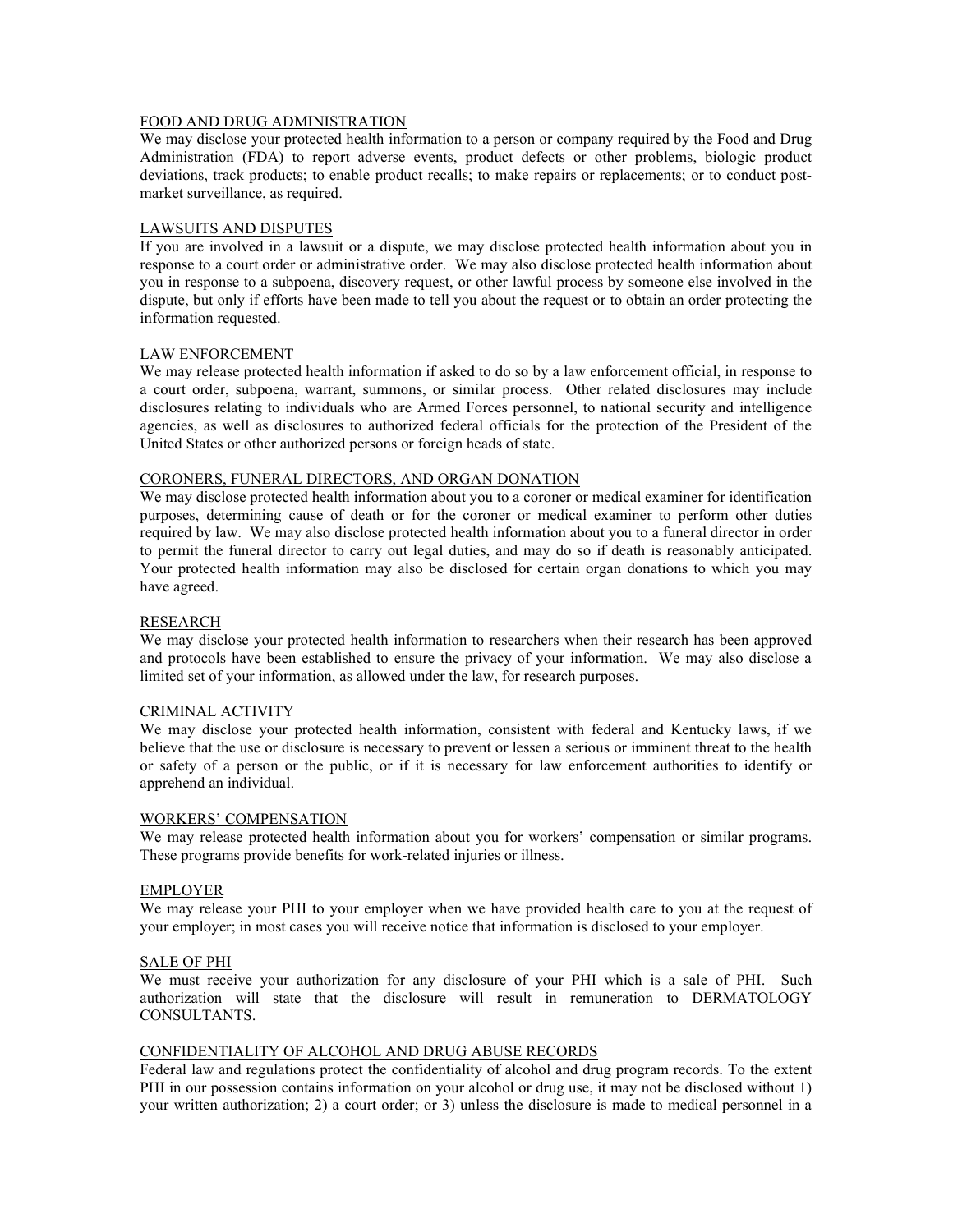medical emergency or to qualified personnel for research, audit or program evaluation. Federal law or regulations do not protect any information about a crime committed by you at our facility or about any threat to commit a crime. Federal laws and regulations do not protect any information about suspected child abuse or neglect from being reported under State law to appropriate State or local authorities.

### CONFIDENTIALITY OF PSYCHOTHERAPY NOTES

We must receive your authorization for any use or disclosure of psychotherapy notes, except: for use by the originator of the psychotherapy notes for treatment or health oversight activities; for use or disclosure by DERMATOLOGY CONSULTANTS for its own training programs in which students, trainees, or practitioners in mental health learn under supervision to practice or improve their skills in group, joint, family, or individual counseling; for use or disclosure by DERMATOLOGY CONSULTANTS to defend itself in a legal action or other proceeding brought by you; to the extent required to investigate or determine DERMATOLOGY CONSULTANTS's compliance with the HIPAA regulations; to the extent that such use or disclosure is required by law and the use or disclosure complies with and is limited to the relevant requirements of such law; for health oversight activities with respect to the oversight of the originator of the psychotherapy notes; for disclosure to a coroner or medical examiner for the purpose of identifying a deceased person, determining a cause of death, or other duties as authorized by law; or if disclosure is necessary to prevent or lessen a serious and imminent threat to the health or safety of a person or the public and is made to a person or persons reasonably able to prevent or lessen the threat, including the target of the threat.

CONFIDENTIALITY OF HIV TEST OR DIAGNOSIS OF AIDS OR AIDS-RELATED CONDITION Pursuant to Kentucky law, the results of an HIV test or diagnosis of AIDS or AIDS-related conditions may only be disclosed with your authorization, a court order, or as otherwise permitted and/or required by state law.

### YOUR RIGHTS REGARDING PROTECTED HEALTH INFORMATION ABOUT YOU:

Right to Access. You have the right to inspect and copy protected health information that may be used to make decisions about your medical care. Usually this right includes both medical and billing records. You must submit your request in writing. If you request a copy of the information, we may charge a fee for the costs of copying, mailing or other supplies associated with your request. Your request to inspect and copy your information may only be denied in very limited circumstances and you have a right to request that any such denial be reviewed. In addition, you have a right to access your PHI in electronic format upon request, where it is available.

Right to Request Restrictions. You have the right to request that we restrict the use and disclosure of your PHI for treatment, payment and health care operations. We are not required to agree to your request in all circumstances. If we do agree, we will comply with your request unless the information is needed to provide you emergency treatment. You have the right to require restrictions on disclosure of your PHI to a health plan where you paid out of pocket, in full, for items or services and we are required to honor this request. To request restrictions, you must make your request in writing to 2424 Harrodsburg Road Suite 200 Lexington, KY 40503. In your request, you must tell us (1) what information you want to limit; (2) whether you want to limit our use, disclosure, or both; and (3) to whom you want the limits to apply.

Right to Confidential Communications. You also have the right to request to receive private health information communications (such as laboratory or pathology results) by alternative means or at alternative locations. For example, you can ask that we only contact you at work or by mail. To request confidential communications, you must make your request in writing to 2424 Harrodsburg Road Suite 200 Lexington, KY 40503. We will not ask you the reason for your request. We will accommodate all reasonable requests. Your request must specify how or where you wish to be contacted.

Right to Amend. If you feel that the protected health information we have about you is incorrect or incomplete, you have the right to request that your protected health information be amended. Only the health care entity (e.g., doctor, hospital, clinic, etc.) that created your protected health information is responsible for amending it. We are not obligated to make all requested amendments but will give each